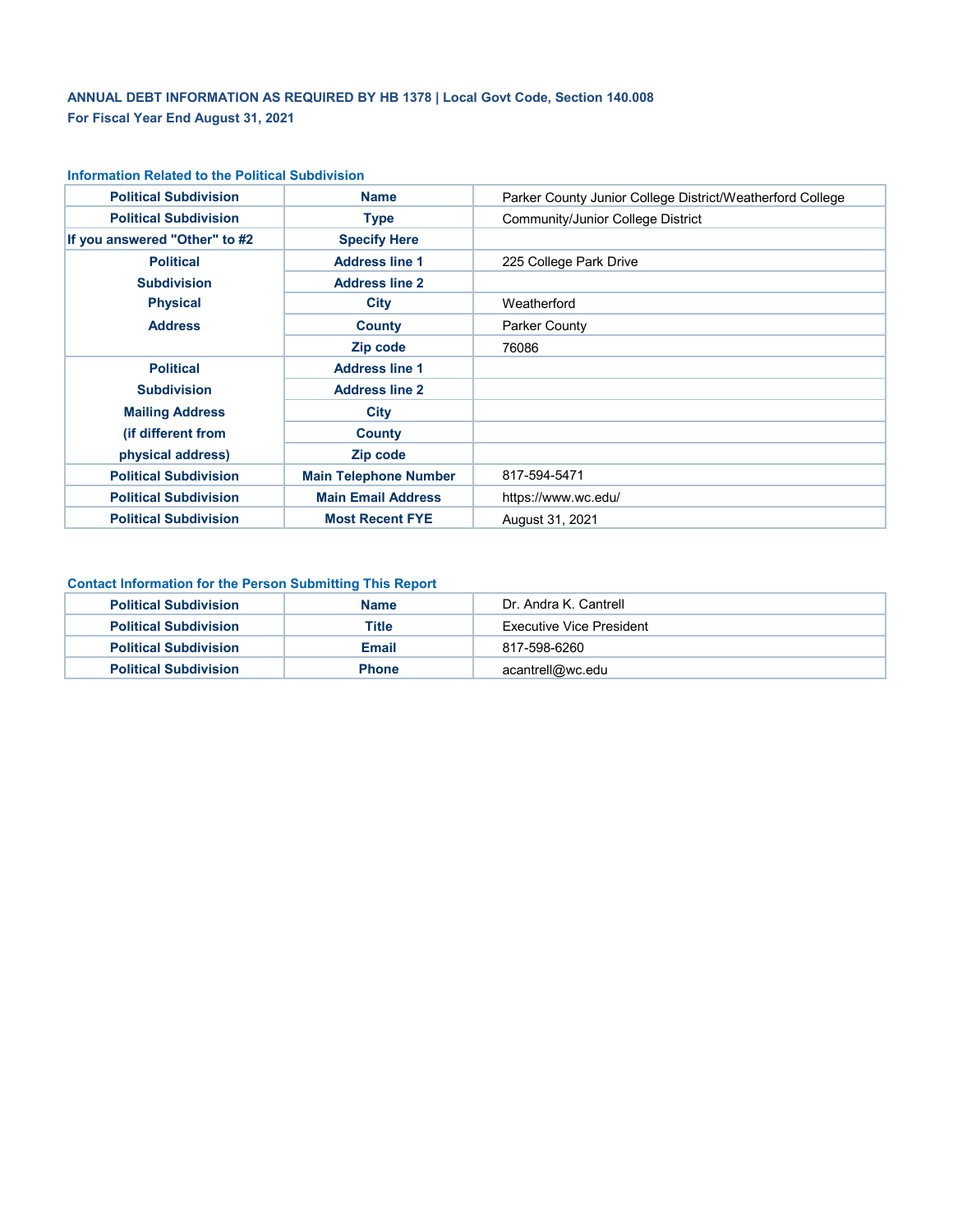## **For Fiscal Year End August 31, 2021 PARKER COUNTY JUNIOR COLLEGE DISTRICT ANNUAL DEBT INFORMATION AS REQUIRED BY HB 1378 | Local Govt Code, Section 140.008**

**Summary of Total Debt Obligations**

| <b>Total Debt Secured By Ad Valorem Taxes and Revenue</b> |            |
|-----------------------------------------------------------|------------|
| <b>Total Principal Issued (of Oustanding Issues)</b>      | 41.225.000 |
| <b>Total Principal Remaining Outstanding</b>              | 34.425.000 |
| <b>Total Debt Service Required</b>                        | 52.532.215 |

| <b>Total Debt Secured by Ad Valorem Taxation</b>                                   |                 |
|------------------------------------------------------------------------------------|-----------------|
| <b>Total Principal Issued (of Outstanding Issues)</b>                              | \$<br>6,305,000 |
| <b>Total Principal Issued (of Outstanding Issues) Per Capita</b>                   | \$<br>43        |
| <b>Total Principal Remaining Outstanding</b>                                       | \$<br>2,315,000 |
| <b>Total Principal Remaining Outstanding Per Capita</b>                            | \$<br>16        |
| <b>Total Debt Service Required</b>                                                 | \$<br>2,711,502 |
| <b>Total Debt Service Required Per Capita</b>                                      | \$<br>18        |
| <b>Authorized But Unissued Debt</b>                                                | \$              |
| <b>Total Principal Remaining Outstanding and Unissued Authorization</b>            | \$<br>2,315,000 |
| <b>Total Principal Remaining Outstanding and Unissued Authorization Per Capita</b> | \$<br>16        |

**2020 Population Estimate\*** 148,222

*\*Source: U.S. Census Bureau, QuickFacts*